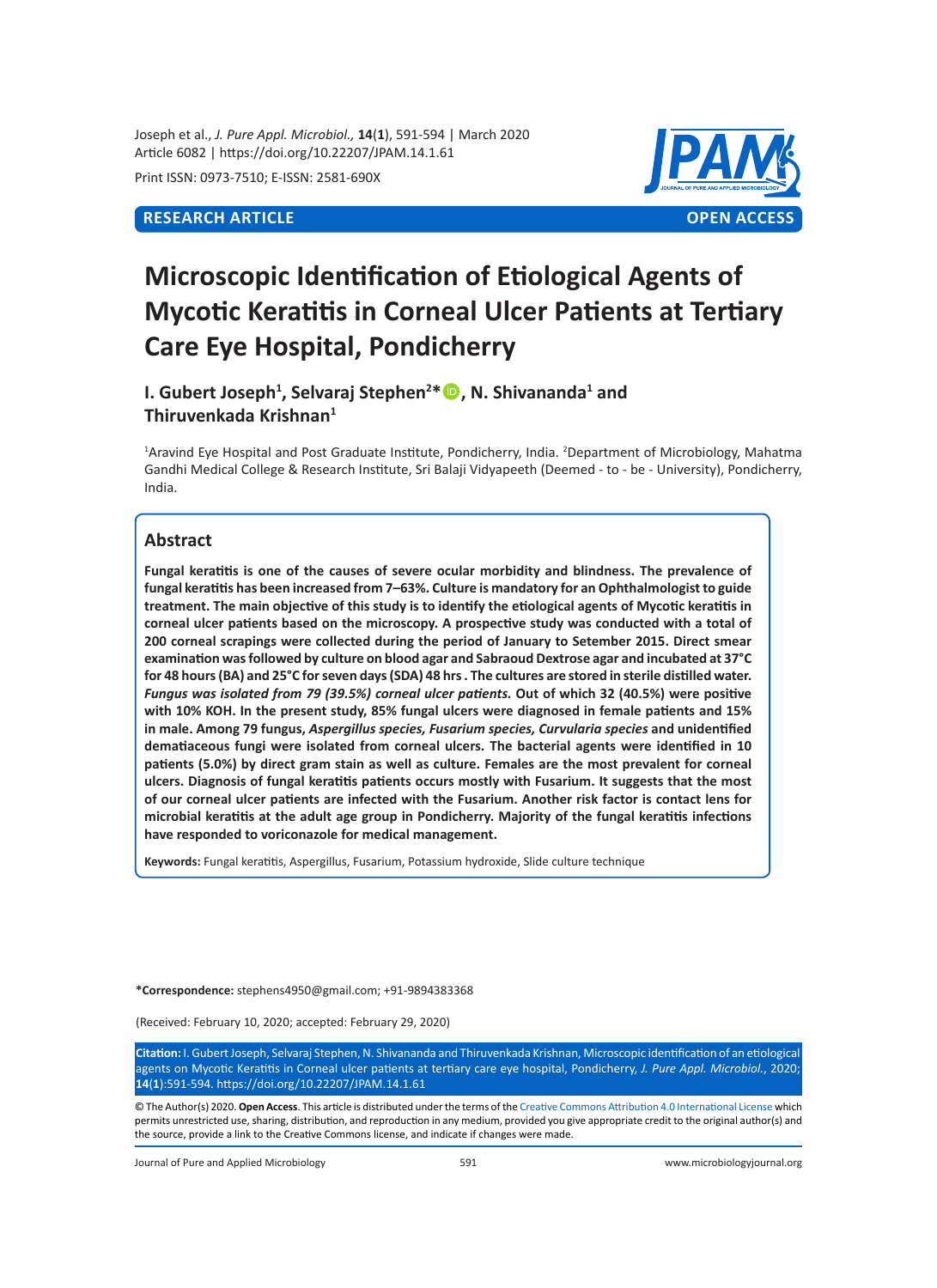#### **INTRODUCTION**

In developing countries, fungal keratitis is one of the causes of severe ocular morbidity and blindness. It's most likely related to the immunosuppressive conditions which occurred because of previous surgeries, along with the continuous usage of steroid eye drops, and the soft contact lenses $1-4$ . In India, the prevalence of fungal keratitis of 7-63% was recorded<sup>4</sup> The patient presenting with clinical features of bacterial corneal ulcer will often have rapid onset of pain, conjunctival infection and photophobia and sometimes a vision loss will occurs<sup>2-5</sup>. On examination of ulcers by Slit Lamp it appears as clear defined infiltrates with inflammation and edema5-10. Culture by an ophthalmologist is often necessary to guide treatment<sup>11-12</sup>. Laboratory evaluation is necessary to establish the diagnosis and to guide the antibiotic therapy<sup>8</sup>. Epidemiology of fungal corneal ulcers is in relation to age, sex, mode of injury, clinical presentation, etiology and the response to treatment with topical and systemic anti-fungal medications<sup>13</sup>. The main objective of this study is to identify the etiological agents of Mycotic keratitis in corneal ulcer patients based on the microscopy.

### **MATERIALS AND METHODS**

A prospective study was conducted at Department of Cornea and Microbiology, Aravind Eye Hospital and Post Graduate Institute, Puducherry. The patients with clinical presentation of corneal ulcers and their demographic details such as sex, age, occupation and place of work were included in this study. A total of 200 corneal scrapings were collected during the period of January to July 2015. This research project was approved by the Institutional Human Ethics Committee (IHEC) IRB201400149. The patient was examined with the help of Slit Lamp microscope and the scrapings were prepared with sterile distilled water. Direct smear examination from corneal ulcers, show fungal elements. Scrapped material was inoculated into Blood agar was incubated at 37°C for 48 hrs. Sabraoud's Dextrose Agar (SDA) were inoculated and incubated at 25°C for one week. The micro organisms were identified and fungal stock cultures were stored in sterile distilled water. Culture showed same fungal growth on many inoculation sites. By performing Slide culture technique, the morphology of the fungi was observed by microscopically using Lactophenol cotton blue mount. Subcultures are made and stocked in sterile distilled water.

# **RESULTS**

About 200 patients who had clinical presentation of corneal ulcers were included in this study. Infection is more in females than the male from the age of 40-60 years. Fungus was isolated from 79 (39.5%) corneal ulcer patients. Out of which 32 (40.5%) were positive with 10% KOH by direct smear examination and this was confirmed by Slide culture technique. In the present study, 85% fungal ulcers were diagnosed in female patients than the male. Among 79 fungus were isolated from the scrapings which includes, *Aspergillus species* – 29 (36.7%), *Fusarium species*  – 43 (54.4%) (Fig. – 1), *Curvularia species* – 3 (3.7%) (Fig.  $-2$ ) and unidentified dematiaceous fungi  $-4$ 





1a. SDA inoculation of Fusarium species 1b. LPCB Microscopic view of Fusarium

**Fig. 1.** Phenotypic and Microscopic identification of Curvularia species by Lacto-Phenol Cotton blue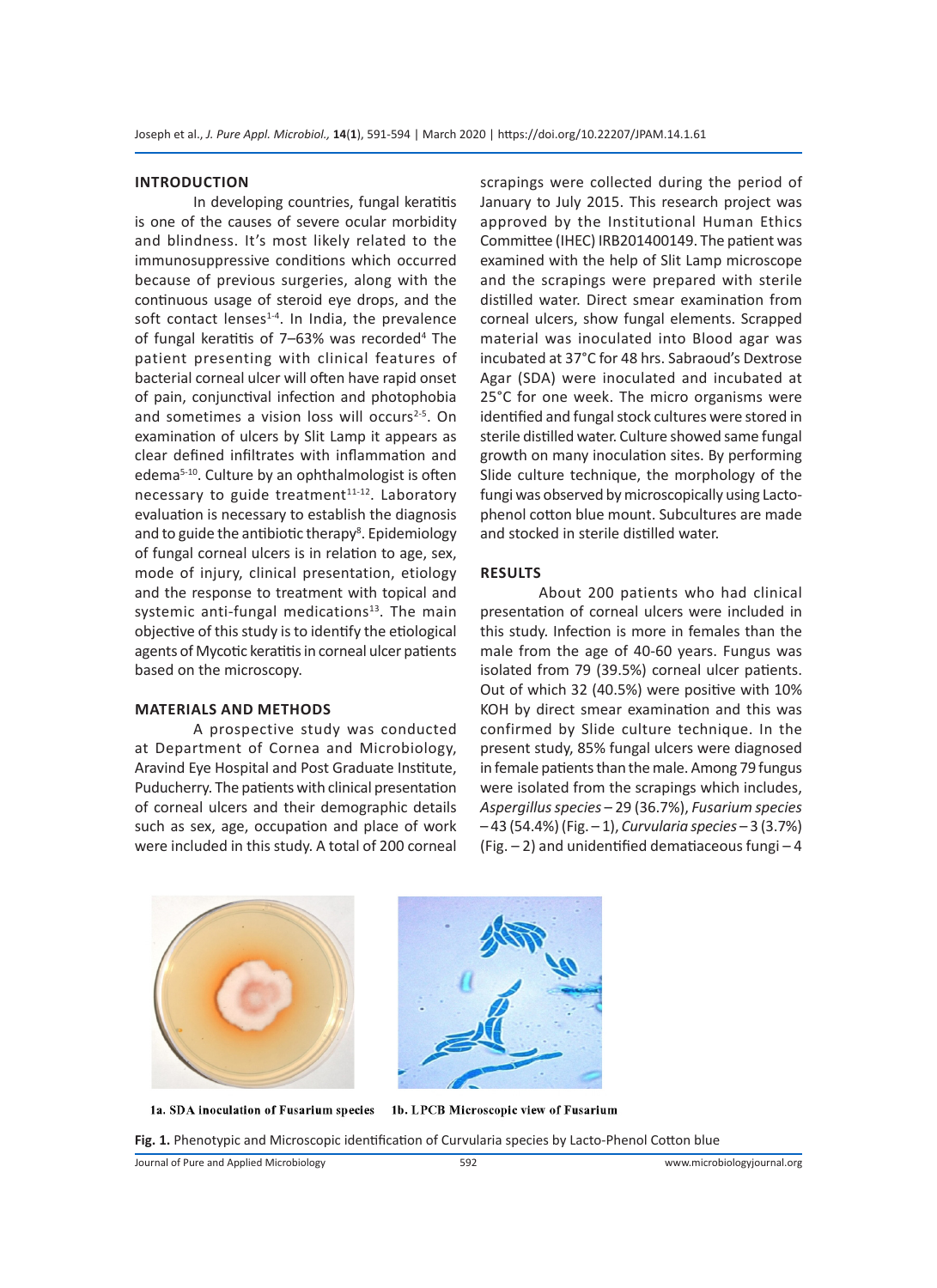

2a. SDA inoculation of Curvularia species 2b. LPCB Microscopic view of Curvularia

**Fig. 2.** Phenotypic and Microsopic identification of Curvularia species by Lacto-Phenol Cottone blue

(5.0%). The bacterial agents were identified in 10 patients (5.0%) by direct gram stain as well as culture.

# **DISCUSSION**

Corneal ulcer is more prevalent in males, most predominantly the farmers<sup>4,14</sup>. But in the present study females are the most prevalent for corneal ulcers. The common predisposing factor is Ocular trauma with vegetative matter<sup>15</sup>. In corneal ulcer, the most commonly retrieved organisms are *Fusarium species* when compared to the other fungal agents<sup> $2,16$ </sup>. In the present study, the isolation of fungi from fungal keratitis patients was mostly *Fusarium* species followed by Aspergillus and Curvularia species. Recently studies from tertiary care ophthalmic center revealed that *Fusarium species* had more number of cases in 2011 followed by 2015 and 2016 particularly from North India16. In case of dematiaceous fungi they were isolated significantly higher in the year of 2001 and 2003<sup>16</sup>. Though in this study, the unidentified dematiaceous fungi were isolated and these isolates have been limited and sent to the regional centers for identification and characterization. Most of the untreated microbial keratitis may result in endophthalmitis and similarly loss of the vision<sup>17</sup>. The highest percentage of fungal isolations was observed in September and low number of cases was observed in June<sup>16</sup>. In the present study, most of the isolations were observed in the month of July to September by comparing with the literature to our findings.

#### **CONCLUSION**

Present study suggests that the most of

our corneal ulcer patients are infected with the *Fusarium species* followed by *Aspergillus species*. Another risk factor is contact lens for emergence of microbial keratitis at the adult age group in Pondicherry. Majority of the fungal keratitis infections have responded to voriconazole for medical management which recently was found that it was inferior to natamycin in the Mycotic Ulcer Treatment Trail.

#### **ACKNOWLEDGMENTS**

None.

# **CONFLICT OF INTEREST**

The authors declares that there is no conflict of interest.

### **FUNDING**

None.

# **AUTHORS' CONTRIBUTIONS**

All authors listed have made a substantial, direct and intellectual contribution to the work, and approved it for publication.

#### **DATA AVAILABILITY**

All datasets generated or analyzed during this study are included in the manuscript and/or the Supplementary Files.

#### **ETHICS STATEMENT**

Not applicable.

#### **REFERENCES**

1. Araki-Sasaki K, Fukumoto AT, Osakabe Y, Kimura H, Kuroda S. The clinical characteristics of fungal keratitis in eyes after Descemet's stripping and automated